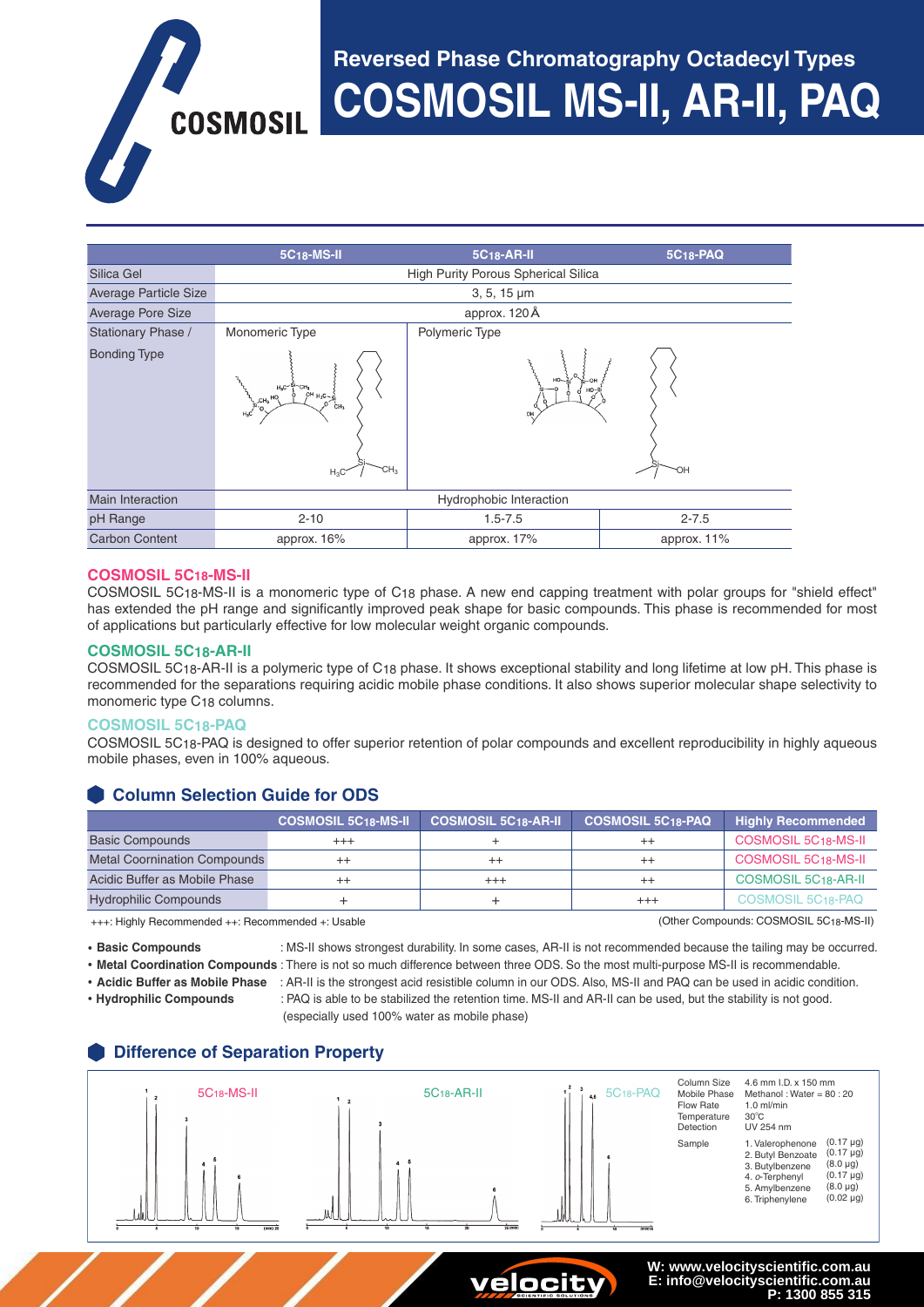## **Application Data**

#### **COSMOSIL 5C18-MS-II**

### ・**Basic Compounds**



#### **COSMOSIL 5C18-AR-II**

#### ・**Stereoselectivity**

The polymeric type of COSMOSIL 5C18-AR-II shows superior stereoselectivity.



#### ・**Acidic Compounds**





**W: www.velocityscientific.com.au E: info@velocityscientific.com.au P: 1300 855 315**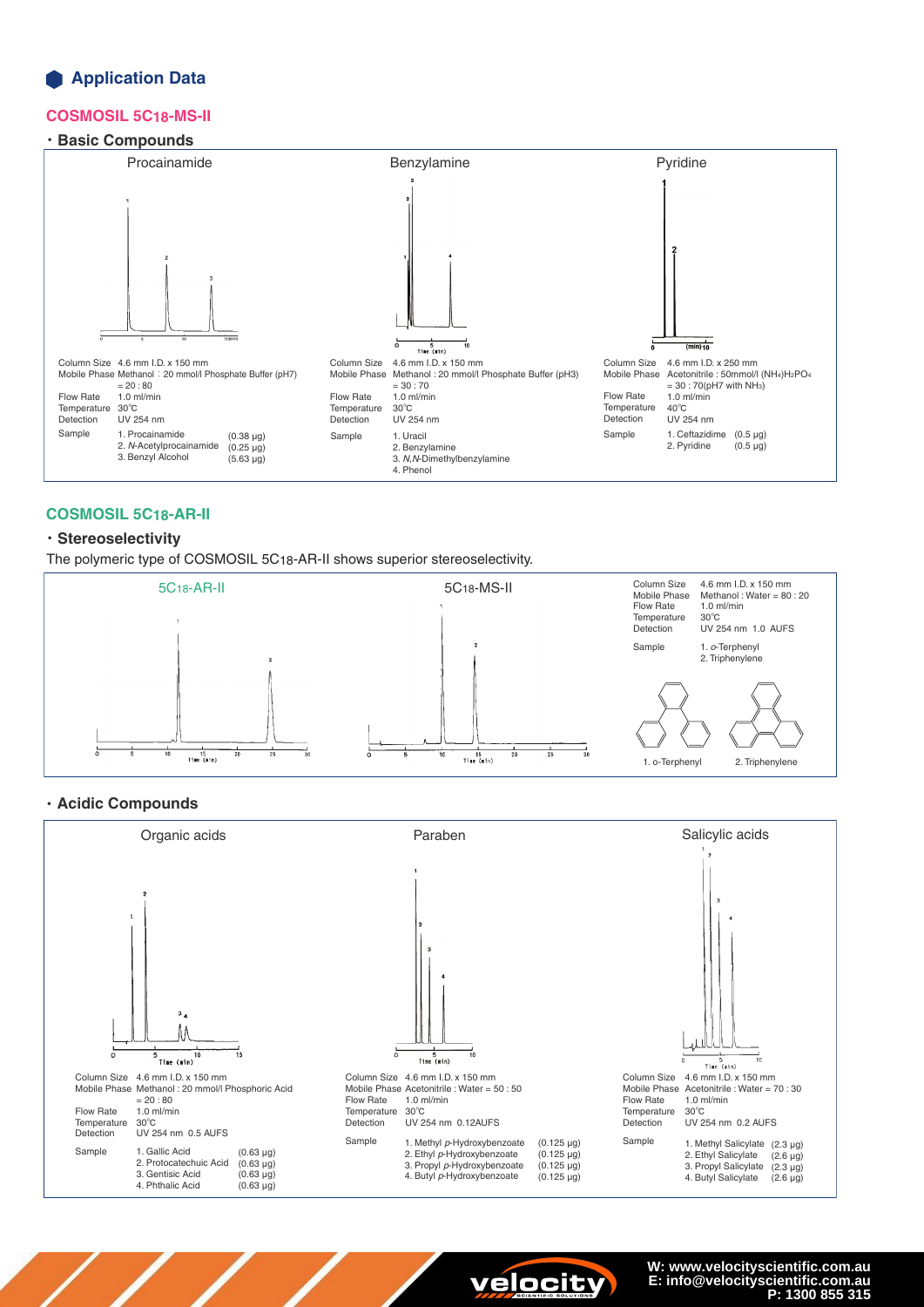#### **COSMOSIL 5C18-AR-II (continued)**

#### ・**Metal Coordination Compounds**



#### **COSMOSIL 5C18-PAQ**



#### ・**Ascorbic Acid (Vitamin C)** ・**2-Phenylethyl Glucosides**







**W: www.velocityscientific.com.au E: info@velocityscientific.com.au P: 1300 855 315**